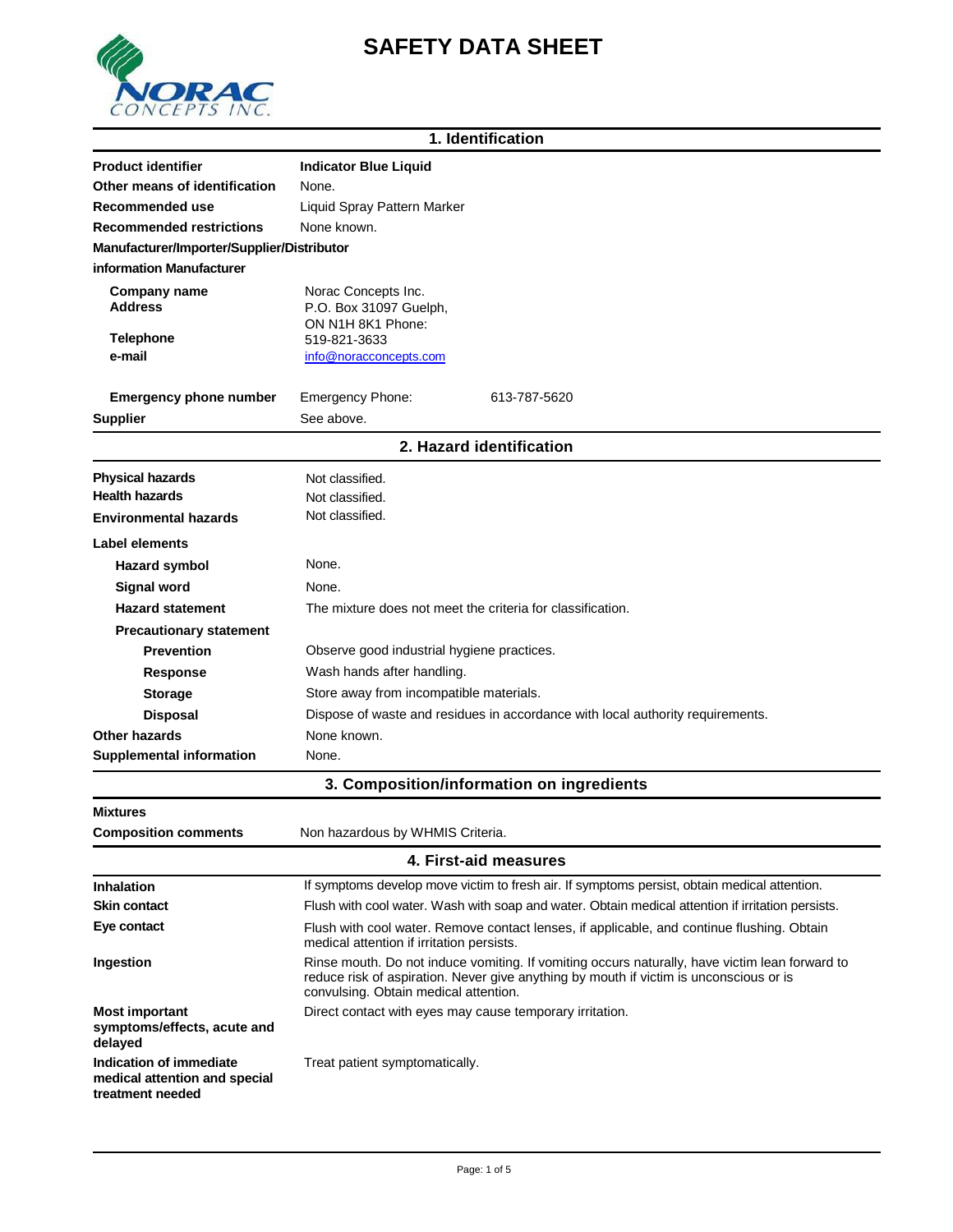| General information                                                       | If you feel unwell, seek medical advice (show the label where possible). Ensure that medical<br>personnel are aware of the material(s) involved and take precautions to protect themselves. Show<br>this safety data sheet to the doctor in attendance. Avoid contact with eyes and skin. Keep out of<br>reach of children.                                                                            |  |
|---------------------------------------------------------------------------|--------------------------------------------------------------------------------------------------------------------------------------------------------------------------------------------------------------------------------------------------------------------------------------------------------------------------------------------------------------------------------------------------------|--|
|                                                                           | 5. Fire-fighting measures                                                                                                                                                                                                                                                                                                                                                                              |  |
| Suitable extinguishing media                                              | Water fog. Foam. Dry chemical powder. Carbon dioxide (CO2).                                                                                                                                                                                                                                                                                                                                            |  |
| Unsuitable extinguishing<br>media                                         | Do not use water jet as an extinguisher, as this will spread the fire.                                                                                                                                                                                                                                                                                                                                 |  |
| Specific hazards arising from<br>the chemical                             | During fire, gases hazardous to health may be formed.                                                                                                                                                                                                                                                                                                                                                  |  |
| Hazardous combustion<br>products                                          | May include and are not limited to: Oxides of carbon. Oxides of nitrogen. Oxides of sulphur.                                                                                                                                                                                                                                                                                                           |  |
| Special protective equipment<br>and precautions for firefighters          | Self-contained breathing apparatus and full protective clothing must be worn in case of fire.                                                                                                                                                                                                                                                                                                          |  |
| Fire fighting<br>equipment/instructions                                   | Move containers from fire area if you can do so without risk.                                                                                                                                                                                                                                                                                                                                          |  |
| Specific methods                                                          | Use standard firefighting procedures and consider the hazards of other involved materials.                                                                                                                                                                                                                                                                                                             |  |
| General fire hazards                                                      | No unusual fire or explosion hazards noted.                                                                                                                                                                                                                                                                                                                                                            |  |
|                                                                           | 6. Accidental release measures                                                                                                                                                                                                                                                                                                                                                                         |  |
| Personal precautions,<br>protective equipment and<br>emergency procedures | Keep unnecessary personnel away. For personal protection, see section 8 of the SDS.                                                                                                                                                                                                                                                                                                                    |  |
| Methods and materials for<br>containment and cleaning up                  | Large Spills: Stop the flow of material, if this is without risk. Dike the spilled material, where this is<br>possible. Cover with plastic sheet to prevent spreading. Absorb in vermiculite, dry sand or earth<br>and place into containers. Following product recovery, flush area with water.                                                                                                       |  |
|                                                                           | Small Spills: Wipe up with absorbent material (e.g. cloth, fleece). Clean surface thoroughly to<br>remove residual contamination.                                                                                                                                                                                                                                                                      |  |
|                                                                           | Never return spills to original containers for re-use. For waste disposal, see section 13 of the SDS.                                                                                                                                                                                                                                                                                                  |  |
| Environmental precautions                                                 | Avoid discharge into drains, water courses or onto the ground. Do not discharge into lakes,<br>streams, ponds or public waters.                                                                                                                                                                                                                                                                        |  |
|                                                                           | 7. Handling and storage                                                                                                                                                                                                                                                                                                                                                                                |  |
| Precautions for safe handling                                             | Wash thoroughly after handling. Observe good industrial hygiene practices. Use good<br>industrial hygiene practices in handling this material. When using do not eat or drink.                                                                                                                                                                                                                         |  |
| Conditions for safe storage,<br>including any incompatibilities           | Store in original tightly closed container. Store away from incompatible materials (see Section 10<br>of the SDS). Keep out of reach of children. Keep from freezing. For optimal storage, store<br>product between 5°C and 32°C.                                                                                                                                                                      |  |
|                                                                           | 8. Exposure controls/Personal protection                                                                                                                                                                                                                                                                                                                                                               |  |
| Occupational exposure limits                                              | No exposure limits noted for ingredient(s).                                                                                                                                                                                                                                                                                                                                                            |  |
| <b>Biological limit values</b>                                            | No biological exposure limits noted for the ingredient(s).                                                                                                                                                                                                                                                                                                                                             |  |
| Appropriate engineering<br>controls                                       | Good general ventilation (typically 10 air changes per hour) should be used. Ventilation rates<br>should be matched to conditions. If applicable, use process enclosures, local exhaust ventilation,<br>or other engineering controls to maintain airborne levels below recommended exposure limits. If<br>exposure limits have not been established, maintain airborne levels to an acceptable level. |  |
|                                                                           | Individual protection measures, such as personal protective equipment                                                                                                                                                                                                                                                                                                                                  |  |
| Eye/face protection                                                       | Wear safety glasses with side shields (or goggles).                                                                                                                                                                                                                                                                                                                                                    |  |
| Skin protection                                                           |                                                                                                                                                                                                                                                                                                                                                                                                        |  |
| Hand protection                                                           | Impervious gloves. Confirm with reputable supplier first.                                                                                                                                                                                                                                                                                                                                              |  |
| Other                                                                     | Wear suitable protective clothing. As required by employer code. Rubber apron<br>recommended. Use of impervious boots is recommended.                                                                                                                                                                                                                                                                  |  |
| Respiratory protection                                                    | Where exposure guideline levels may be exceeded, use an approved NIOSH respirator.<br>Respirator should be selected by and used under the direction of a trained health and<br>safety professional following requirements found in OSHA's respirator standard (29 CFR<br>1910.134), CAN/CSA-Z94.4 and ANSI's standard for respiratory protection (Z88.2).                                              |  |
| Thermal hazards                                                           | Not applicable.                                                                                                                                                                                                                                                                                                                                                                                        |  |
| General hygiene<br>considerations                                         | Always observe good personal hygiene measures, such as washing after handling the<br>material and before eating, drinking, and/or smoking. Routinely wash work clothing and<br>protective equipment to remove contaminants. When using do not eat or drink.                                                                                                                                            |  |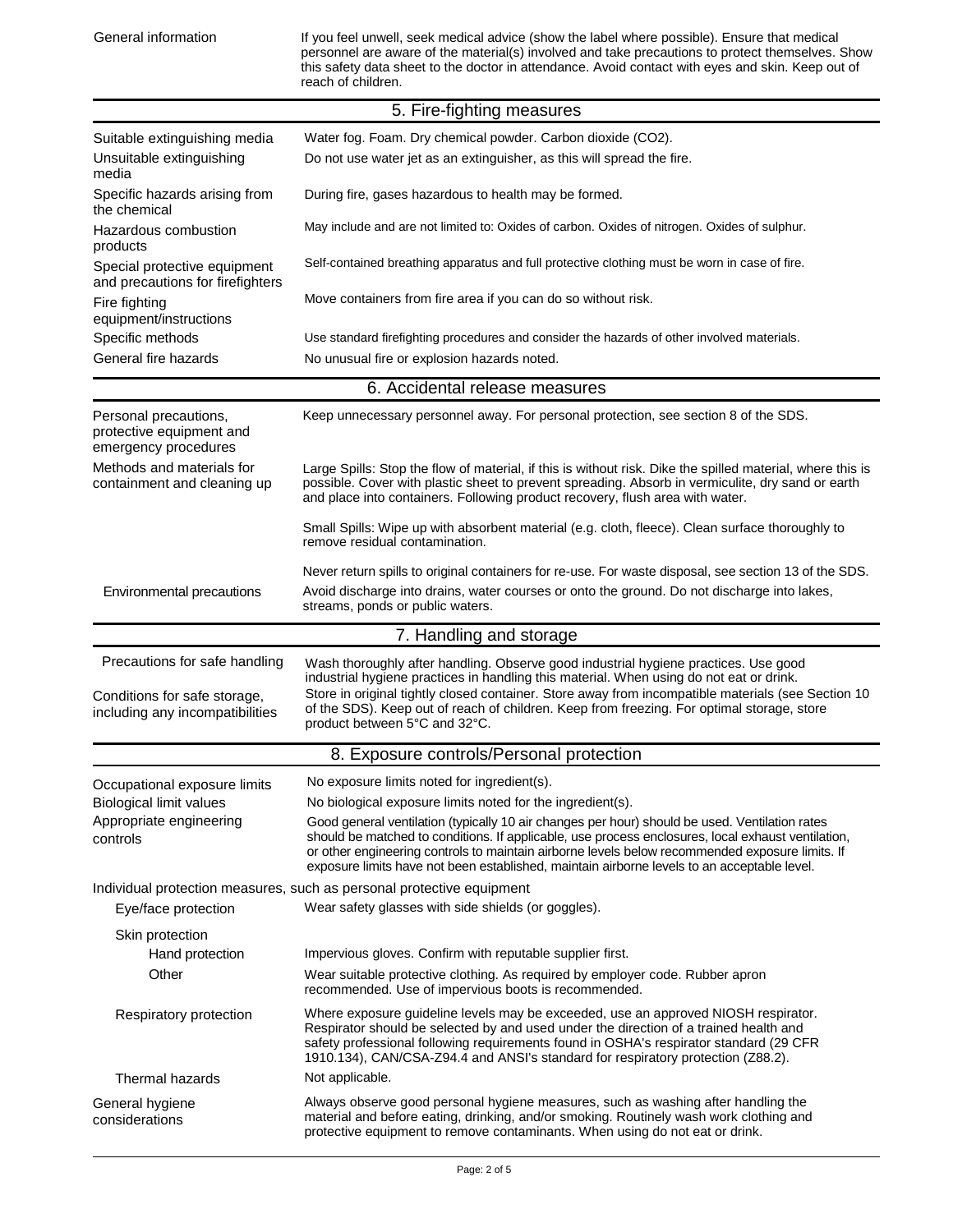## 9. Physical and chemical properties

| Appearance                                   | Liquid                                                                                       |
|----------------------------------------------|----------------------------------------------------------------------------------------------|
| Physical state                               | Liquid.                                                                                      |
| Form                                         | Liquid.                                                                                      |
| Colour                                       | Dark blue                                                                                    |
| Odour                                        | Odourless                                                                                    |
| Odour threshold                              | Not available.                                                                               |
| pH                                           | $4 - 5$                                                                                      |
| Melting point/freezing point                 | Not available.                                                                               |
| Initial boiling point and boiling<br>range   | Not available.                                                                               |
| Flash point                                  | > 93.3 °C (> 199.9 °F) Pensky-Martens Closed Cup                                             |
| Evaporation rate                             | Not available.                                                                               |
| Flammability (solid, gas)                    | Not applicable.                                                                              |
| Upper/lower flammability or explosive limits |                                                                                              |
| Flammability limit - lower<br>(% )           | Not available.                                                                               |
| Flammability limit - upper<br>(% )           | Not available.                                                                               |
| Explosive limit - lower (%)                  | Not available.                                                                               |
| Explosive limit - upper<br>(%)               | Not available.                                                                               |
| Vapour pressure                              | Not available.                                                                               |
| Vapour density                               | Not available.                                                                               |
| Relative density                             | Not available.                                                                               |
| Solubility(ies)                              |                                                                                              |
| Solubility (Water)                           | Soluble                                                                                      |
| Partition coefficient (n-<br>octanol/water)  | Not available.                                                                               |
| Auto-ignition temperature                    | Not available.                                                                               |
| Decomposition temperature                    | Not available.                                                                               |
| Viscosity                                    | Not available.                                                                               |
| Other information                            |                                                                                              |
| <b>Explosive properties</b>                  | Not explosive.                                                                               |
| Oxidising properties                         | Not oxidising.                                                                               |
| Percent volatile                             | None                                                                                         |
| Specific gravity                             | 1.03                                                                                         |
|                                              | 10. Stability and reactivity                                                                 |
| <b>Reactivity Chemical</b>                   | This product may react with strong oxidising agents.                                         |
| stability Possibility of                     | Material is stable under normal conditions.                                                  |
| hazardous reactions                          | No dangerous reaction known under conditions of normal use.                                  |
| Conditions to avoid                          |                                                                                              |
| Incompatible materials                       | None known.                                                                                  |
| Hazardous                                    | Strong oxidising agents.                                                                     |
| decomposition<br>products                    | May include and are not limited to: Oxides of carbon. Oxides of nitrogen. Oxides of sulphur. |

11. Toxicological information

Information on likely routes of exposure

| <b>Inhalation</b> | No adverse effects due to inhalation are expected.       |
|-------------------|----------------------------------------------------------|
| Skin contact      | No adverse effects due to skin contact are expected.     |
| Eye contact       | Direct contact with eyes may cause temporary irritation. |
| Ingestion         | May cause stomach distress, nausea or vomiting.          |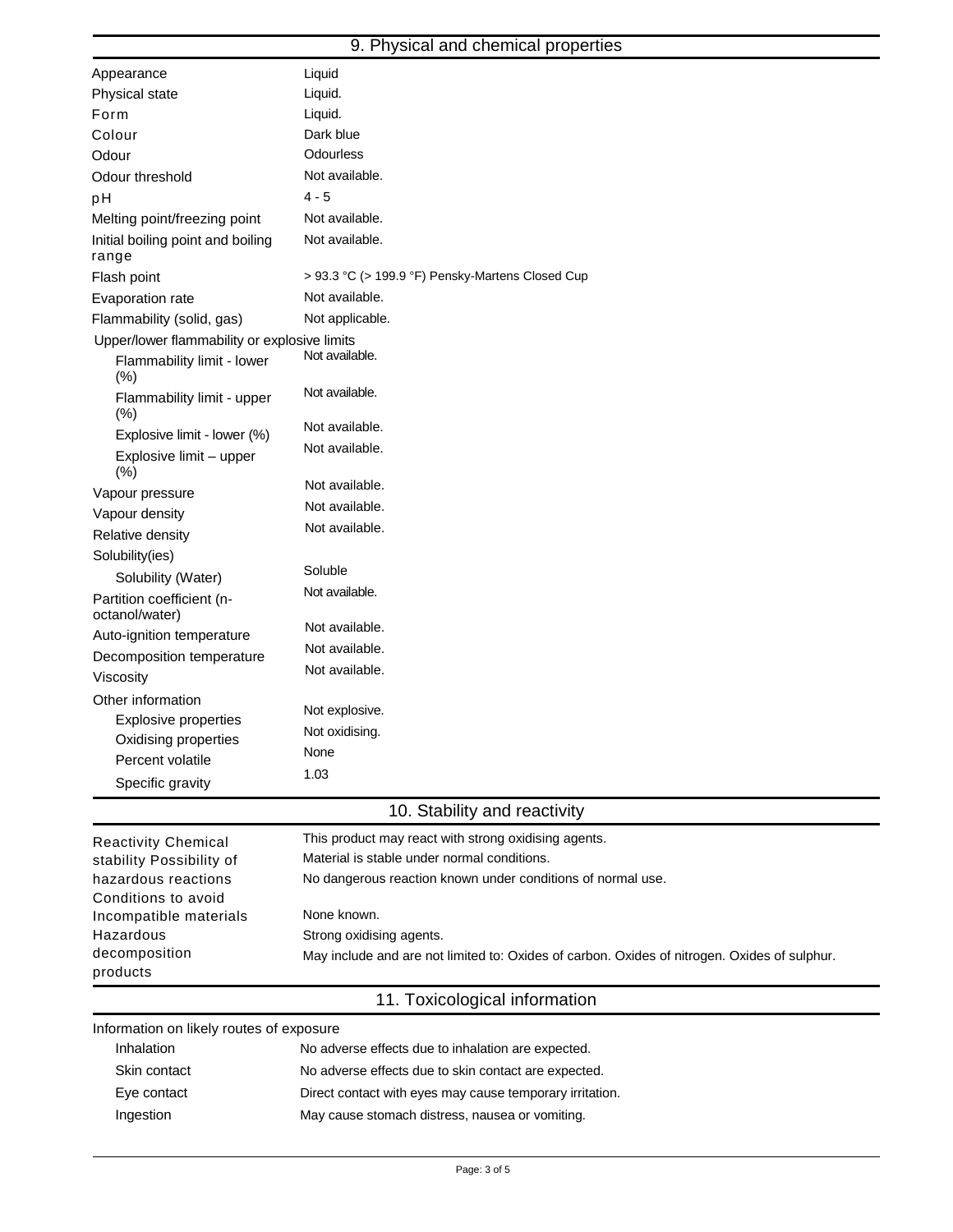| Symptoms related to the<br>physical, chemical and<br>toxicological characteristics | Direct contact with eyes may cause temporary irritation.                                                                                                                                                                                                        |  |
|------------------------------------------------------------------------------------|-----------------------------------------------------------------------------------------------------------------------------------------------------------------------------------------------------------------------------------------------------------------|--|
| Information on toxicological effects                                               |                                                                                                                                                                                                                                                                 |  |
| <b>Acute toxicity</b>                                                              | Not classified.                                                                                                                                                                                                                                                 |  |
| <b>Skin corrosion/irritation</b>                                                   | Prolonged skin contact may cause temporary irritation.                                                                                                                                                                                                          |  |
| <b>Exposure minutes</b>                                                            | Not available.                                                                                                                                                                                                                                                  |  |
| Erythema value                                                                     | Not available.                                                                                                                                                                                                                                                  |  |
| Oedema value                                                                       | Not available.                                                                                                                                                                                                                                                  |  |
| Serious eye damage/eye<br>irritation                                               | Direct contact with eyes may cause temporary irritation.                                                                                                                                                                                                        |  |
| <b>Corneal opacity value</b>                                                       | Not available.                                                                                                                                                                                                                                                  |  |
| Iris lesion value                                                                  | Not available.                                                                                                                                                                                                                                                  |  |
| <b>Conjunctival reddening</b><br>value                                             | Not available.                                                                                                                                                                                                                                                  |  |
| Conjunctival oedema value                                                          | Not available.                                                                                                                                                                                                                                                  |  |
| Recover days                                                                       | Not available.                                                                                                                                                                                                                                                  |  |
| Respiratory or skin sensitisation                                                  |                                                                                                                                                                                                                                                                 |  |
| <b>Respiratory sensitisation</b>                                                   | Not a respiratory sensitizer.                                                                                                                                                                                                                                   |  |
| <b>Skin sensitisation</b>                                                          | This product is not expected to cause skin sensitisation.                                                                                                                                                                                                       |  |
| Germ cell mutagenicity                                                             | No data available to indicate product or any components present at greater than 0.1% are<br>mutagenic or genotoxic.                                                                                                                                             |  |
| Carcinogenicity                                                                    | Not classified.                                                                                                                                                                                                                                                 |  |
| <b>Reproductive toxicity</b>                                                       | This product is not expected to cause reproductive or developmental effects.                                                                                                                                                                                    |  |
| Specific target organ toxicity -<br>single exposure                                | Not classified.                                                                                                                                                                                                                                                 |  |
| Specific target organ toxicity -<br>repeated exposure                              | Not classified.                                                                                                                                                                                                                                                 |  |
| <b>Aspiration hazard</b>                                                           | Not an aspiration hazard.                                                                                                                                                                                                                                       |  |
| <b>Chronic effects</b>                                                             | Not available.                                                                                                                                                                                                                                                  |  |
| <b>Further information</b>                                                         | This product has no known adverse effect on human health.                                                                                                                                                                                                       |  |
|                                                                                    | 12. Ecological information                                                                                                                                                                                                                                      |  |
| <b>Ecotoxicity</b>                                                                 | Not available.                                                                                                                                                                                                                                                  |  |
| Persistence and degradability                                                      | No data is available on the degradability of this product.                                                                                                                                                                                                      |  |
| <b>Bioaccumulative potential</b>                                                   | No data available.                                                                                                                                                                                                                                              |  |
| <b>Mobility in soil</b>                                                            | No data available.                                                                                                                                                                                                                                              |  |
| <b>Mobility in general</b>                                                         | Not available.                                                                                                                                                                                                                                                  |  |
| Other adverse effects                                                              | No other adverse environmental effects (e.g. ozone depletion, photochemical ozone creation<br>potential, endocrine disruption, global warming potential) are expected from this component.                                                                      |  |
|                                                                                    | 13. Disposal considerations                                                                                                                                                                                                                                     |  |
| <b>Disposal instructions</b>                                                       | Collect and reclaim or dispose in sealed containers at licensed waste disposal                                                                                                                                                                                  |  |
| Local disposal regulations                                                         | site. Dispose in accordance with all applicable regulations.                                                                                                                                                                                                    |  |
| Hazardous waste code                                                               | The waste code should be assigned in discussion between the user, the producer and the waste<br>disposal company.                                                                                                                                               |  |
| Waste from residues / unused<br>products                                           | Dispose of in accordance with local regulations. Empty containers or liners may retain<br>some product residues. This material and its container must be disposed of in a safe<br>manner (see: Disposal instructions).                                          |  |
| <b>Contaminated packaging</b>                                                      | Since emptied containers may retain product residue, follow label warnings even after container<br>is emptied. Empty containers should be taken to an approved waste handling site for recycling or<br>disposal.                                                |  |
|                                                                                    | 14. Transport information                                                                                                                                                                                                                                       |  |
| General                                                                            | Canada: TDG Proof of Classification: Classification Method: Classified as per Part 2, Sections<br>2.1 - 2.8 of the Transportation of Dangerous Goods Regulations. If applicable, the technical<br>name and the classification of the product will appear below. |  |